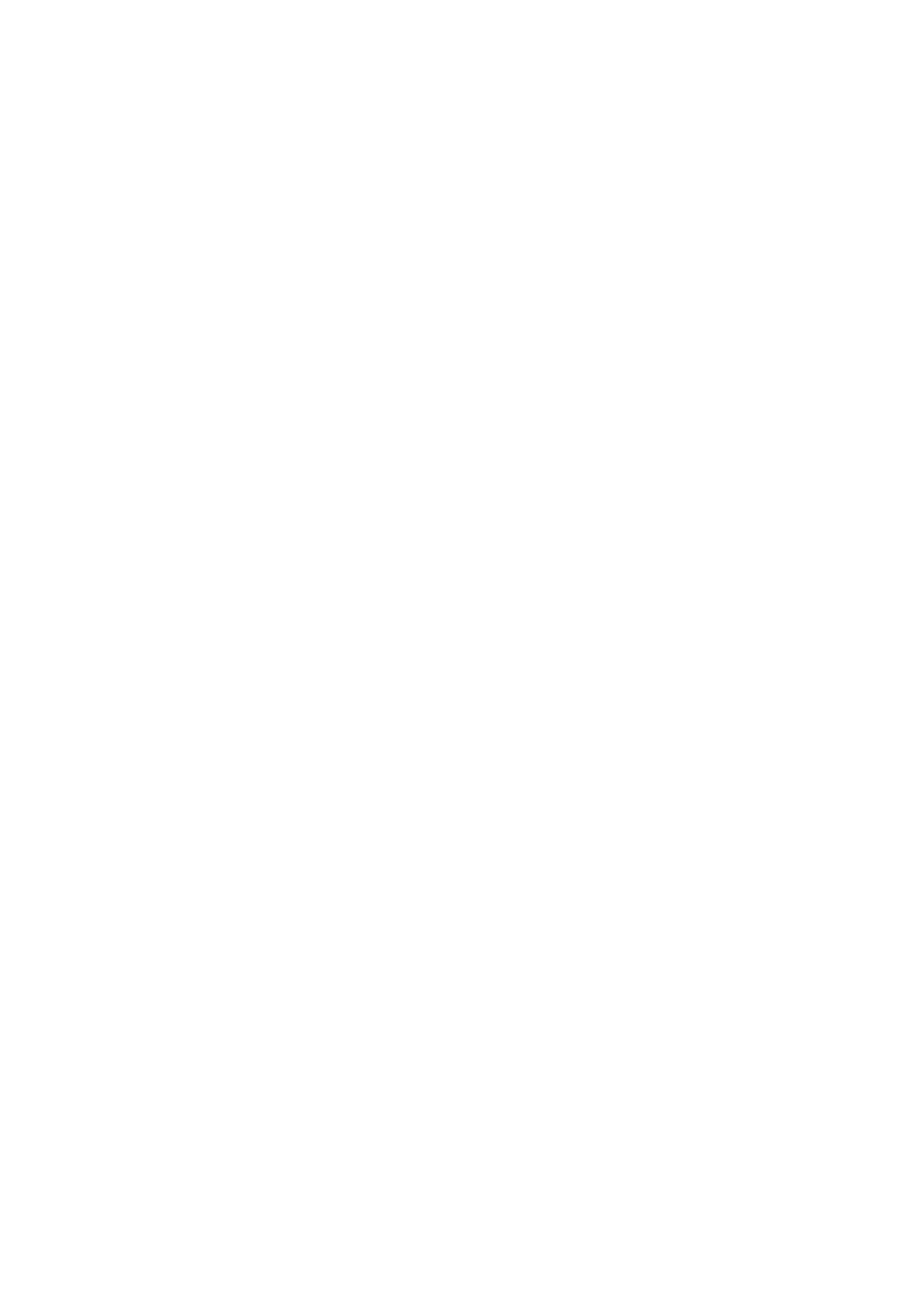## **SM@LHC 2013**

## **Tuesday, April 9, 2013**

**Higgs Physics - Großer Hörsaal Physik (2:00 PM - 6:25 PM)**

| time [id] title                                                 | presenter                                                         |
|-----------------------------------------------------------------|-------------------------------------------------------------------|
| 2:00 FM6] Exclusive Higgs production                            | NEUBERT, Matthias<br>NEUBERT, Matthias<br>Prof. NEUBERT, Matthias |
| 2:25 PM7] Review of Tevatron Results                            | SANDERS, Michiel                                                  |
| 2:50 FM8] Diphoton channel                                      | DE CECCO, Sandro<br>DE CECCO, Sandro<br>DE CECCO, Sandro          |
| 3:15 FM9] Four leptons                                          | CHENG, Tongguang                                                  |
| 3:40<br>Coffee break<br><b>PM</b>                               |                                                                   |
| 4:00 P <b>M</b> <sub>0</sub> WW (IvIv)                          | POLIFKA, Richard                                                  |
| $4.25$ F[01] Theory implications of recent Higgs search results | RIVA, Francesco<br>RIVA, Francesco                                |
| 4:50 FM2] Exotic production and decay modes                     | <b>TROENDLE, Daniel Cedric</b><br>TROENDLE, Daniel                |
| 5:15 F <sub>1</sub> 04] tau tau                                 | BENITEZ, Jose Feliciano                                           |
| 5:40 PM3] Discussion                                            |                                                                   |